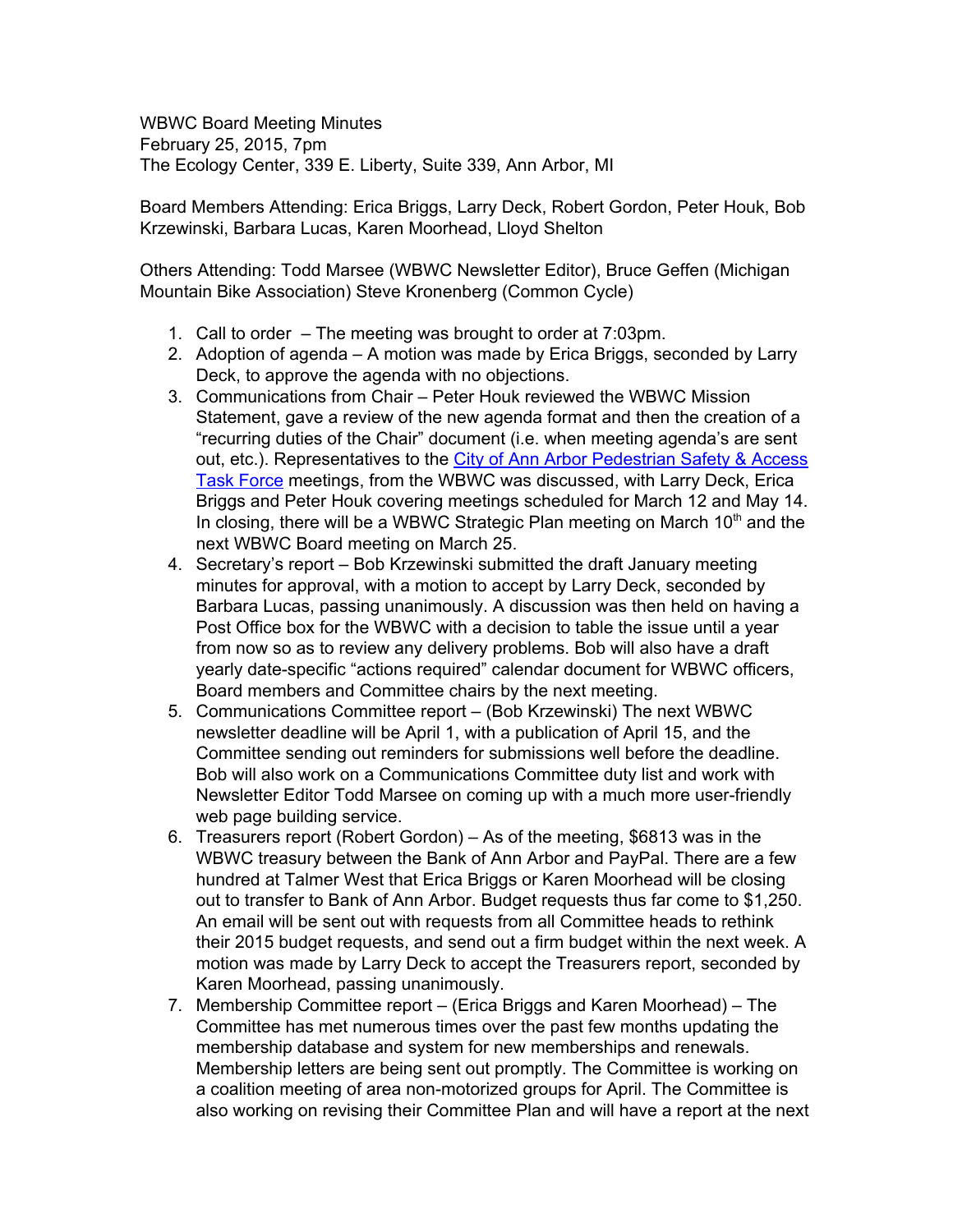meeting. There is also the confusion of a few Board members having sent in renewals but never received a renewal confirmation. A motion was made by Robert Gordon, seconded by Peter Houk, to consider all current Board member memberships to be fully paid for 2015, passing unanimously.

- 8. Projects Committee report (Larry Deck)
	- Stadium Boulevard The Committee is in communication with the City of Ann Arbor about the project and Larry Deck, Erica Briggs and Peter Houk will make a site visit to the area to address concerns of signals and pedestrian islands.
	- Ann Arbor Area Community Foundation Larry Deck and Peter Houk met with the Foundation in early February about a grant for the WBWC with details on the meeting provided by a letter to the Board from Larry Deck.
	- Approval of interactive project priority map  $A$  motion was made by Larry Deck, seconded by Peter Houk, to approve the map for distribution, passing unanimously with an understanding that future minor changes do not need to be approved by the Board. The map will be posted on the WBWC web page and Facebook pages. Larry Deck will also work on a revised WBWC priority project list for the March meeting.
	- Border To Border Trail meeting update Larry Deck met with a number of Ann Arbor individuals recently for a plan of action (with an associated document that was provided to the Board) to work to complete off-road Trail routings in the City. This group also attended the February Ann Arbor Parks Advisory Committee meeting to present this plan and will also attend the Committee's March meeting.
	- Campus To Campus (C2C) The independent C2C group working on this project to connect the University of Michigan north and central campus with a non-motorized network recently received a grant and is meeting on a continuing basis with the City of Ann Arbor and the University.
	- City of Ann Arbor Alternative Transportation Committee Larry Deck noted that there was apparently a \$100,000 surplus in the City for non-motorized projects but that amount has already been allocated.
	- Policy statements There is an upcoming need for WBWC policy statements on the US 23 lane expansion, ReImagine Washtenaw and roundabouts. Policy statements by the WBWC Board, made outside the regular monthly meetings, are governed by the By-law 3.11 (Unanimous Consent in Lieu of Meeting. An action may be taken without a meeting if consent in writing, setting forth the action to be taken, is signed by all of the Directors). To include email approval this section of the By-laws may need to be amended with Erica Briggs, Barbara Lucas and Peter Houk reviewing this possible change. In the meantime, Larry Deck will draft time critical policy statements to the Board and work on creating a more set policy for between meeting policy statements by the Board.
	- How To Advocate A Project Larry Deck provided by email to the Board a document on this subject.